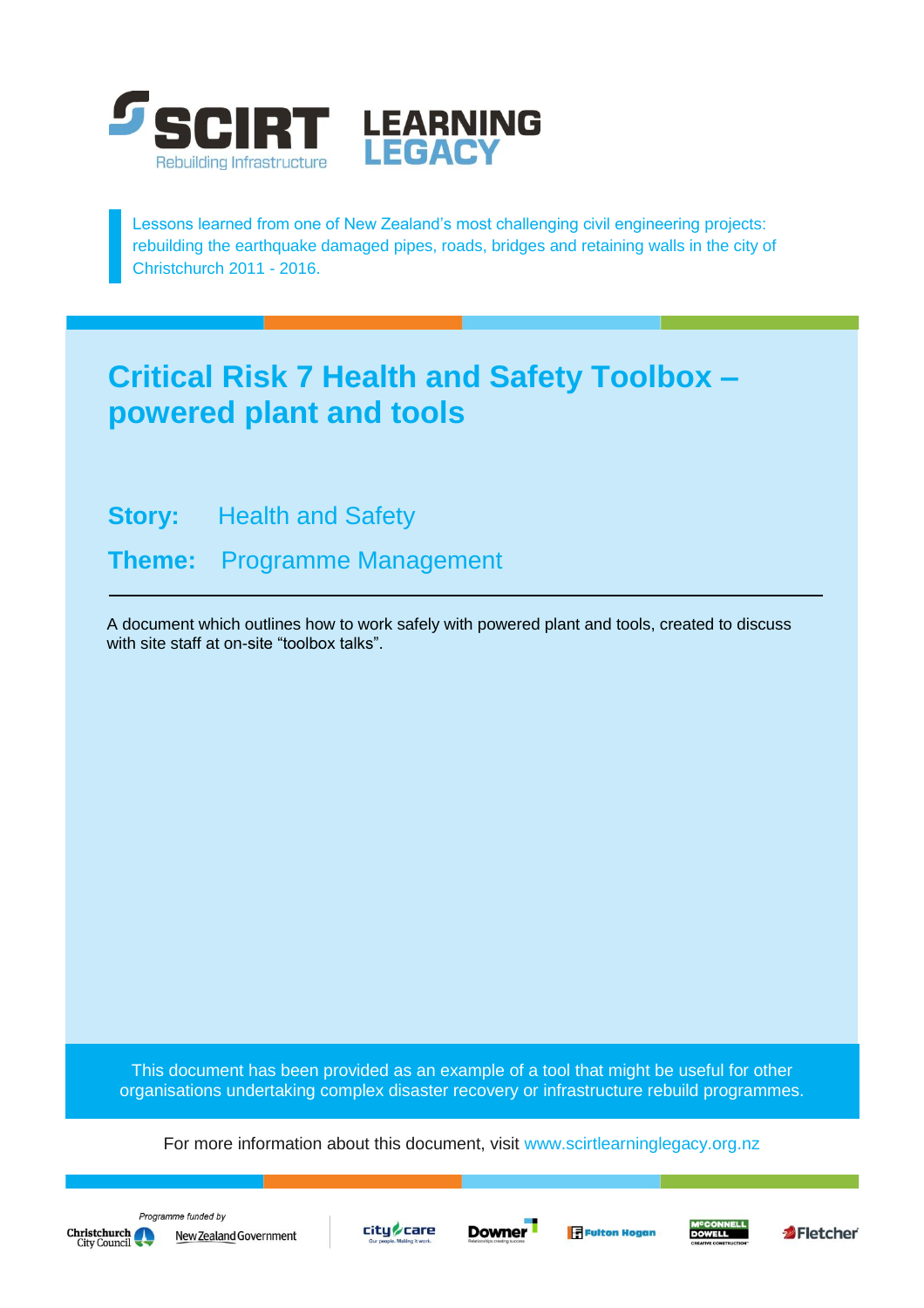

This work is licensed under a Creative Commons Attribution 3.0 New Zealand License.

The authors, and Stronger Christchurch Infrastructure Rebuild Team (SCIRT) have taken all reasonable care to ensure the accuracy of the information supplied in this legacy document. However, neither the authors nor SCIRT, warrant that the information contained in this legacy document will be complete or free of errors or inaccuracies. By using this legacy document you accept all liability arising from your use of it. Neither the authors nor SCIRT, will be liable for any loss or damage suffered by any person arising from the use of this legacy document, however caused.



Programme funded by New Zealand Government









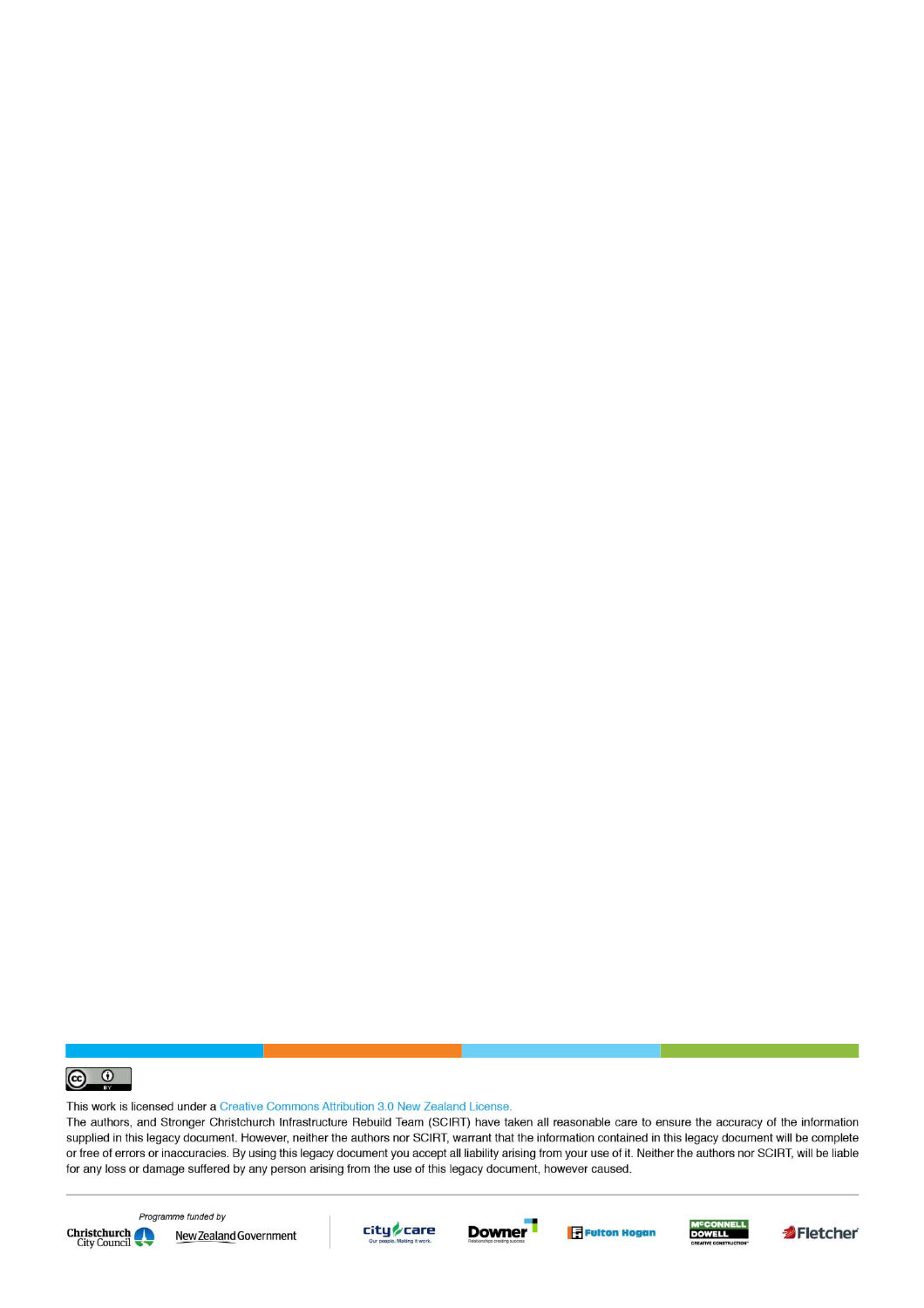



# **Health and Safety Toolbox 7**

# Critical risk– **Powered Plant and Tools**

Powered Plant and Tools are our **number 7 critical risk** because of the potential consequences from misuse

#### **Personnel Injury Including:**

- $\Rightarrow$  Burns, Cuts/lacerations and eye injury from moving parts and fragmentation
- $\Rightarrow$  Hearing damage from excessive noise
- $\Rightarrow$  Respiratory problems from excessive dust
- $\Rightarrow$  OOS (Occupational Overuse Syndrome) from vibration
- $\Rightarrow$  Strains from incorrect use

#### **Additional hazards include:**

- $\Rightarrow$  Electric shock, electrocution and burns due to faulty equipment
- $\Rightarrow$  Electrocution and burns from coming into contact with electrical services
- $\Rightarrow$  Fire from sparks and over heating
- $\Rightarrow$  Injury from stored energy (hydraulic and pneumatic) devices

#### **Also consider:**

- $\Rightarrow$  Working around flammable liquids and gases (toxicity/explosions)
- $\Rightarrow$  Working in confined spaces/heights/Uneven ground